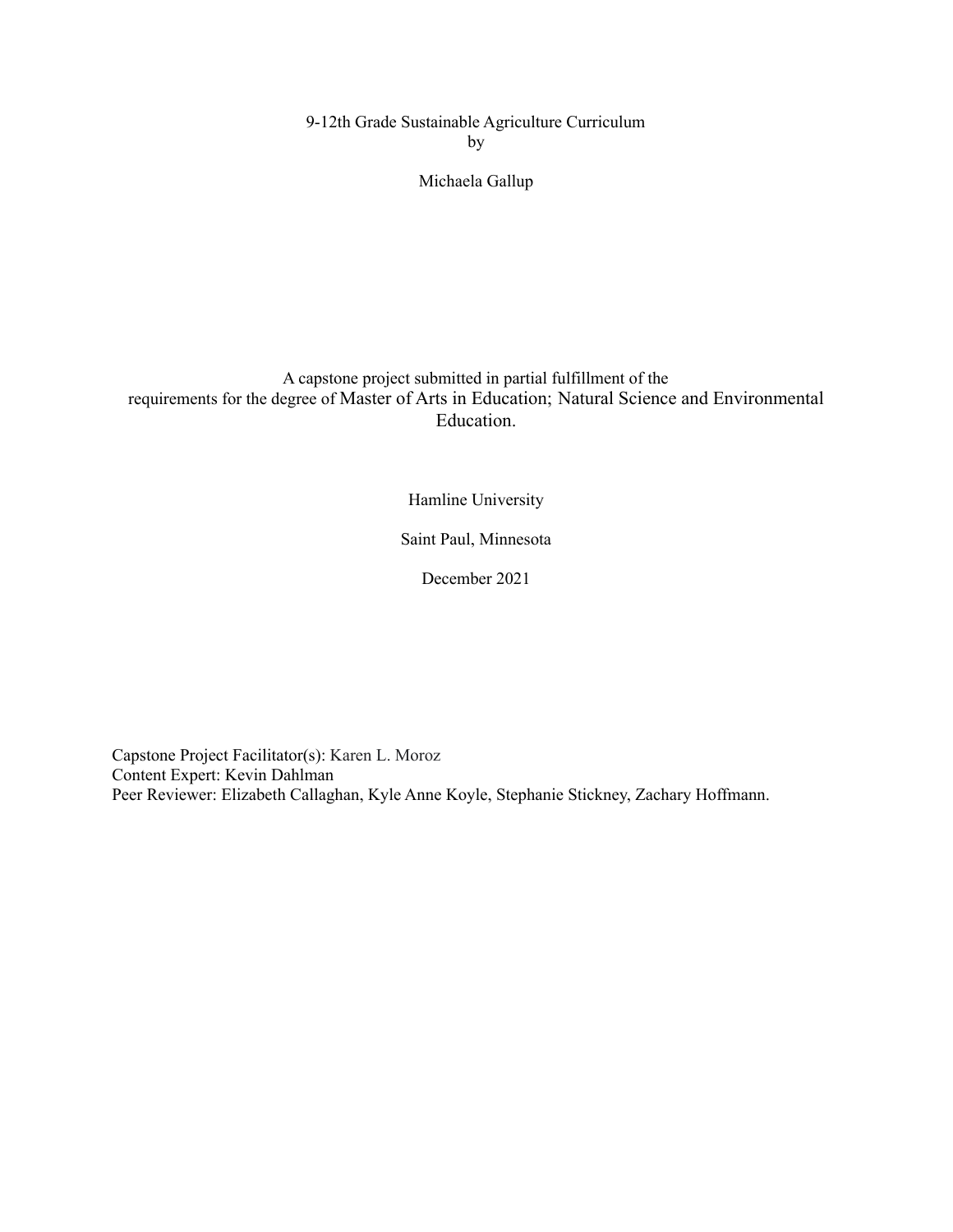#### **Capstone Project: Sustainable Agricultural Curriculum**

#### **Project Summary**

The research question for my capstone project was identifying the best resources for a sustainable agricultural curriculum that can be implemented in a 9th-12th grade agricultural class. Early on, it was decided that the project would be a curriculum, which could be implemented in my wildlife and natural resources course. By the end of the project, I chose to write and implement a 4-6 week long unit instead of a semester-long curriculum to ensure that it could be shared and implemented by different teachers and educational programs.

The first section of the curriculum begins by having students complete a survey about their knowledge of climate change. Not only does it ask students to identify what they know, it asks them to identify and reflect on how they learned the information. The next step in this section is to teach students about climate change using a variety of notes and the video Climate Change: Lines of evidence. There is a worksheet to help students keep track of the information from the video. The worksheet should be gone over as a class to ensure everyone has the correct information. This notes session leads students into an inquiry based project where they are in charge of teaching the class about the effects of climate change. A rubric has been included with the project in order to give students a direction for their research. The research serves as an opportunity for students to learn more about climate change, and students should be expected to take notes on classmates' presentations.

The second subunit begins with a lab that examines how plants germination is affected by different temperatures. The curriculum includes a student lab sheet and teacher notes to help set up the project and evaluate the results. The students should collect data on this lab over the next seven to ten days at a minimum. Once the lab set up has been completed students will learn more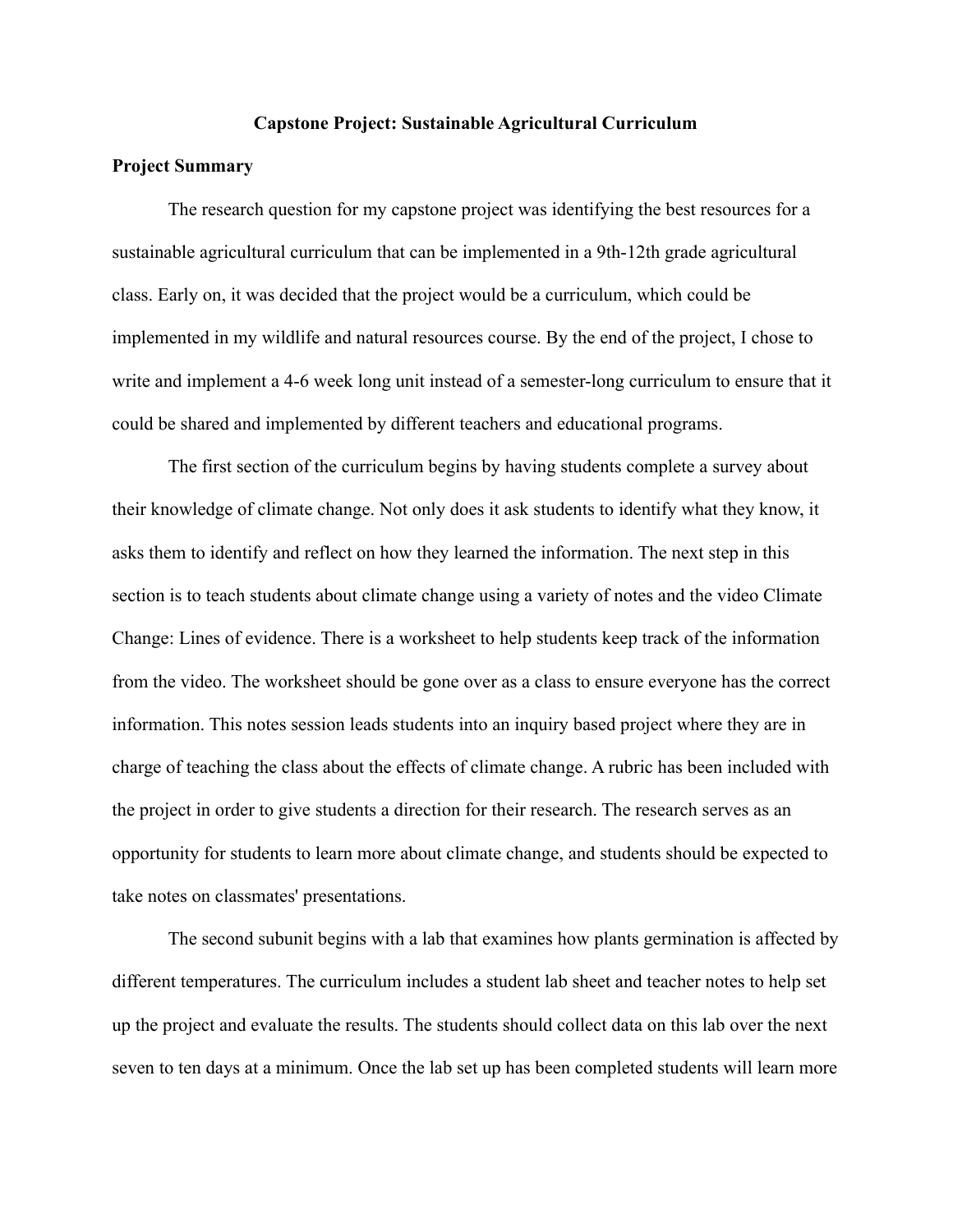about how specific agricultural practices are contributing to climate change. The notes include a combination of written information, infographics, and relevant youtube videos. The intention of these notes is to provide students with a variety of learning opportunities. The notes lead students into a short project that examines how specific agricultural practices could be changed in order to adapt to climate change or reduce the agricultural industries production of greenhouse gasses.

The final unit serves as a summative assessment for the students. The unit asks students to identify any issues in their community that could be contributing to or are being affected by climate change. The students are asked to propose solutions to the issues and then share that information with the class. Inorder to raise the importance of this project, I suggest inviting community members that could help implement the project or address the issues students identified. An optional extension to this unit is having the students select one of the proposed issues, and work as a class to try and solve the issues.

The next section of the paper includes the curriculum teacher notes. All handouts, labs, notes, and rubrics are linked throughout the notes. All documents will be attached to this project via a pdf.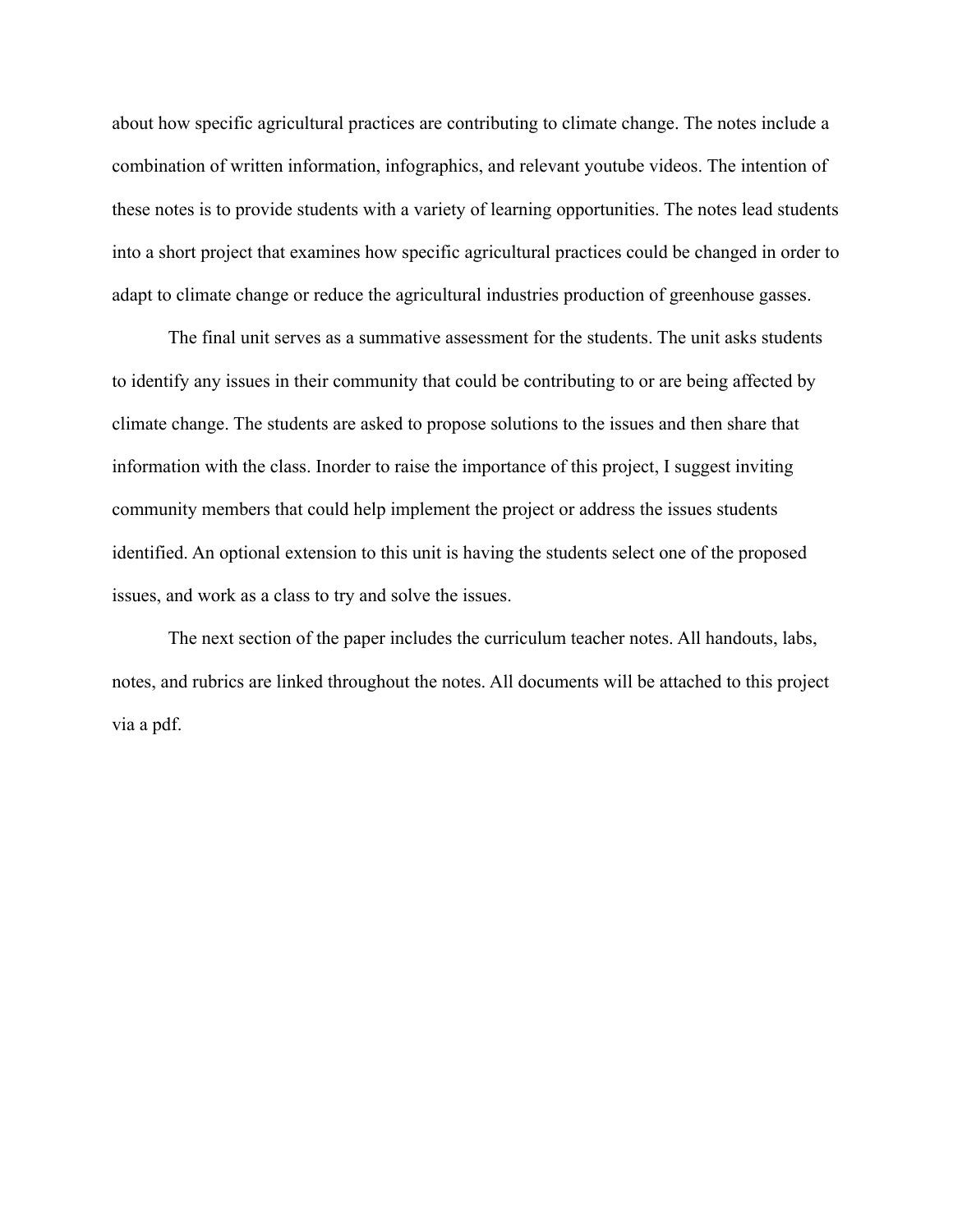### **Unit:** Sustainable Agriculture Curriculum for 9-12 grade students

**Unit Summary:** This unit teaches students the science of climate change, how climate change impacts the food system, and how agriculturalists can use technology to reduce contributing factors to climate change.

#### **Standards:**

ESS.03. Develop proposed solutions to environmental issues, problems and applications using scientific principles of meteorology, soil science, hydrology, microbiology, chemistry and ecology.

ESS.04. Demonstrate the operation of environmental service systems (e.g., pollution control, water treatment, wastewater treatment, solid waste management and energy conservation).

ESS.05. Use tools, equipment, machinery and technology common to tasks in environmental service systems.

NRS.01. Plan and conduct natural resource management activities that apply logical, reasoned and scientifically based solutions to natural resource issues and goals.

NRS.02.01. Analyze the interrelationships between natural resources and humans.

NRS.03. Develop plans to ensure sustainable production and processing of natural resources.

NRS.04. Demonstrate responsible management procedures and techniques to protect, maintain, enhance, and improve natural resources.

CS.04.02.01.b .Analyze natural resources trends and technologies and explain how they impact AFNR systems (e.g., climate change, green technologies, water resources, etc.).

**Student Objective:** Students will learn how the agricultural industry will be impacted by climate change. They will identify specific agricultural practices that contribute to climate change and explore how those practices can be adapted into a more sustainable system.

### **Approximate Time Frame:** 4-6 weeks

**Student Objective/Learning Outcomes:** Students will be able to explain the relationship between agriculture production and climate change. They will be able to identify specific agricultural practices that can be altered to reduce the impact of production on the environment.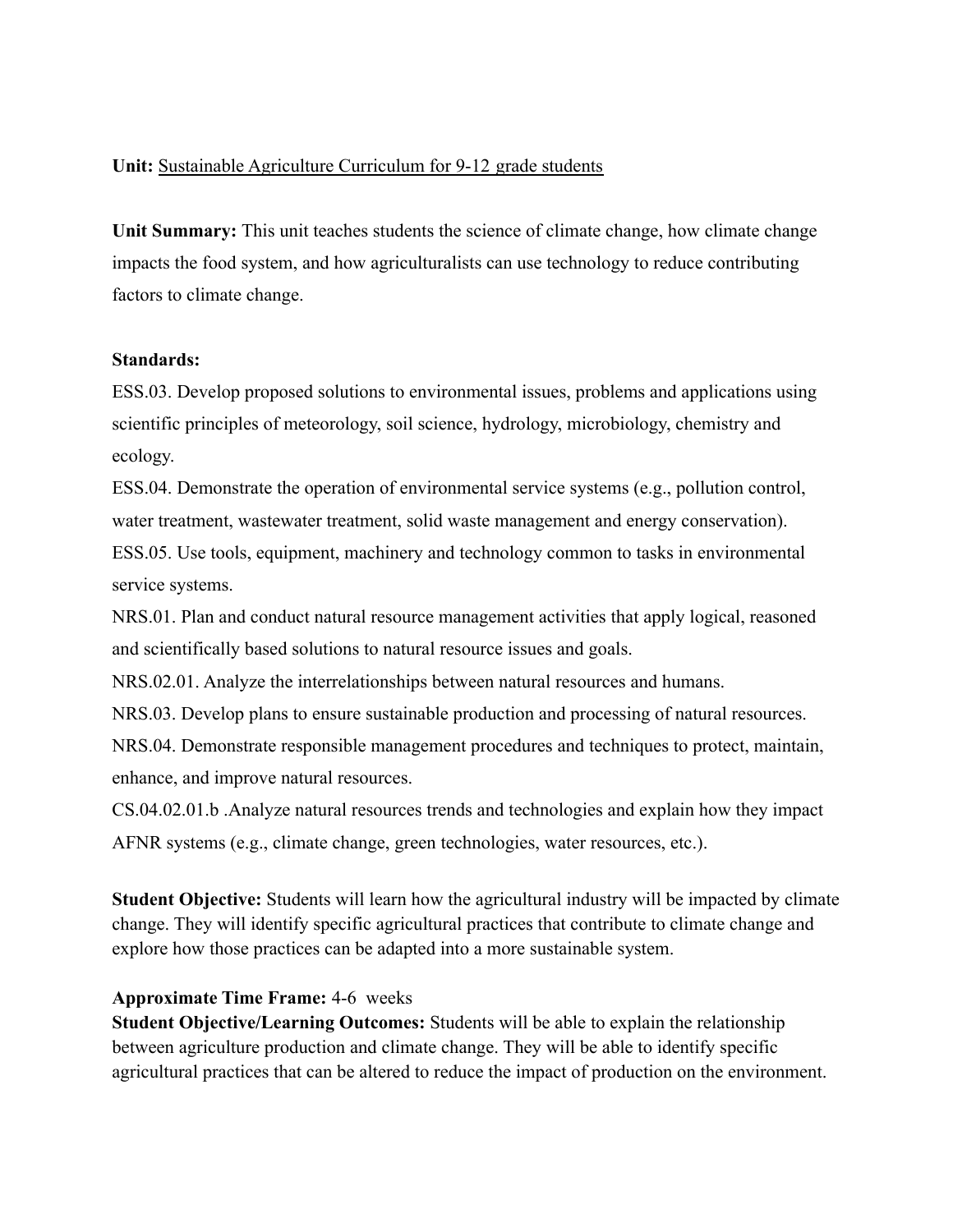## **Curriculum Framing Questions:**

What is sustainability? How does climate change affect the agricultural industry? How does the agricultural industry affect climate change? What technologies can be used to reduce the agricultural industry's contribution to greenhouse gas emissions?

Lesson 1: What is climate change and why should Agriculturalists care? -Activity evaluating students' understanding of and feelings about climate change and its effect on the world.

-Consequences of climate change project

Lesson 2: How does the Agricultural industry affect Climate change? -notes on how agriculture impacts climate change - Labs evaluating how climate change could affect agriculture -Individual project analyzing

Lesson 3: What technologies can be used to reduce climate change impact? -Students will work in groups to evaluate different agricultural technologies that are improving climate change. Evaluate agricultural practices in the community to assess how they can be improved to reduce climate change and its effects.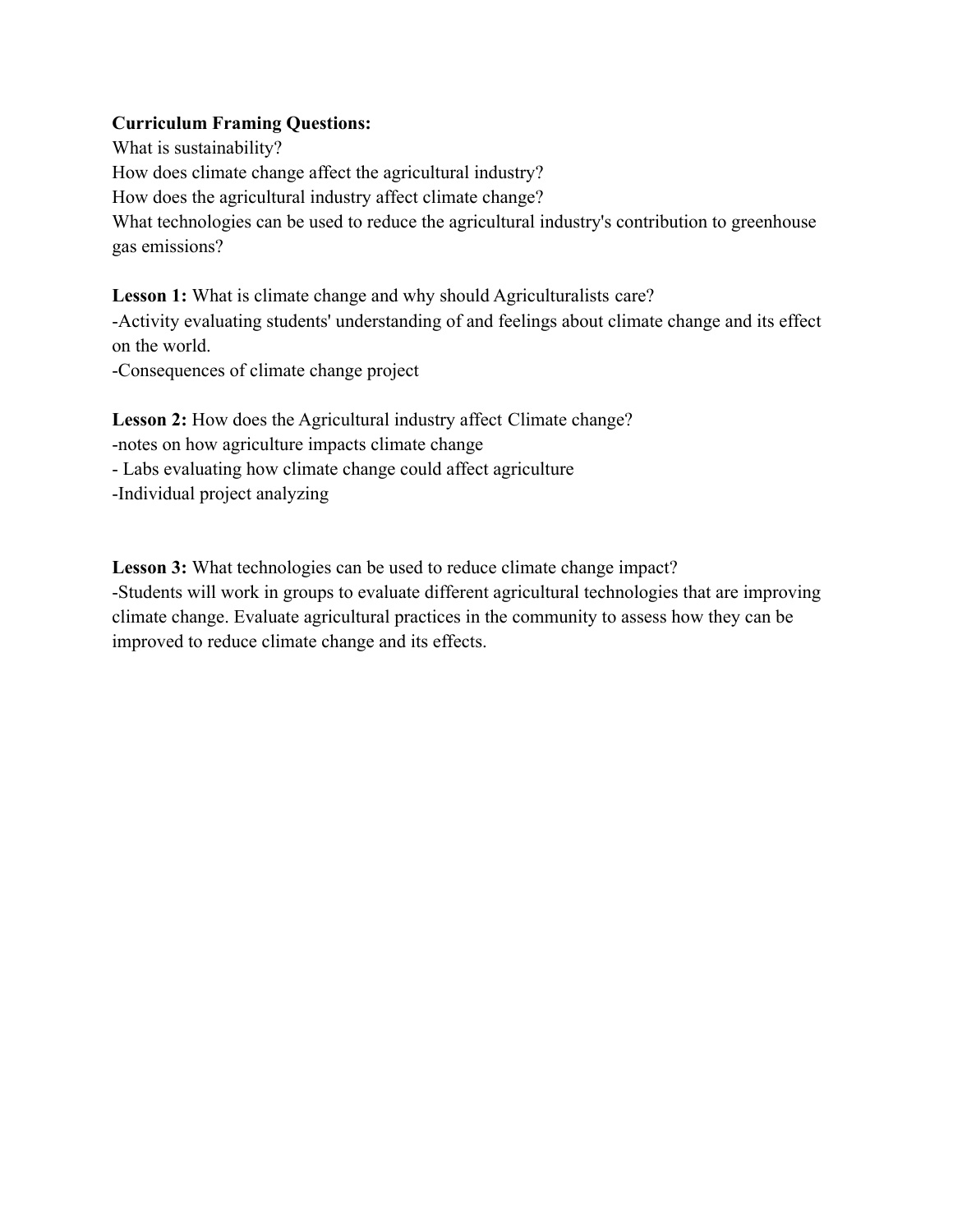# **Lesson 1: Introduction to Climate Change Approximate time: 5-8 days (45 minute class periods)**

**Day 1:** Have students complete the *Climate Change & [Agriculture Pre-sheet.](https://docs.google.com/document/d/1GlN8b8boN3dIizFNRUBiu4rlE-xpUDhGxrI2JDnw5NA/edit)* Give students at least 10 minutes. If students rush through, tell them to expand on their answers.

Once students have completed the worksheet, discuss what students know and how they know it. Have students make a list of things the class needs to learn about climate change in order to become experts.

**Day 2-3:** Use the [Agriculture & Climate Change slides](https://docs.google.com/presentation/d/1ThKVBb-JTUjP3kdQJeNd5Pxom6gf15Z_mxt3gnm70M0/edit#slide=id.gee4c46ef38_0_0) to introduce the topic of climate change. Utilize peardeck to make the conversation interactive.

Watch the [Climate Change: Lines of Evidence](https://www.youtube.com/watch?v=gIUN5ziSfNc) video (25 minutes). Have students complete the [Climate Change: Lines of Evidence worksheet](https://docs.google.com/document/d/1vWkL0BfFT3SqKX8UP9yPBBHa6khBKCUiX00MvF0lqrA/edit) while watching the video. Once the video is complete, go over the worksheet as a class.

**Day 4-7:** Use the Agriculture & Climate Change slides to introduce consequences of climate change. Watch [What will the world look like 2 Degrees](https://www.youtube.com/watch?v=q67IWTQ55vM&t=1s) warmer? Video to introduce some of the consequences of climate change. Discuss the video and then get students in groups of 2-4 for their project. Each group will be in charge of teaching the rest of the class about one of the consequences of the following consequences of climate change:

- Global Temperature Rise
- Warming Ocean
- Shrinking Ice Sheets
- Glacial Retreat
- Decreased Snow Cover
- Sea Level Rise
- Declining Arctic Sea Level
- Extreme Events
- Ocean Acidification

The Following website is a great resource for students and teachers to learn about each issue; <https://climate.nasa.gov/evidence/>.

Give students the following <u>[rubric](https://docs.google.com/document/d/1aeIo2UtDqhugCzvPOMsOapOO1u_W1nNu7dbLONlz0dE/edit)</u> to complete the project. Emphasis that their group is teaching the rest of the class. The teacher can assign points to each criteria.

**Day 7-8** Have students present their project to the class. Classmates should take notes on other students' presentations.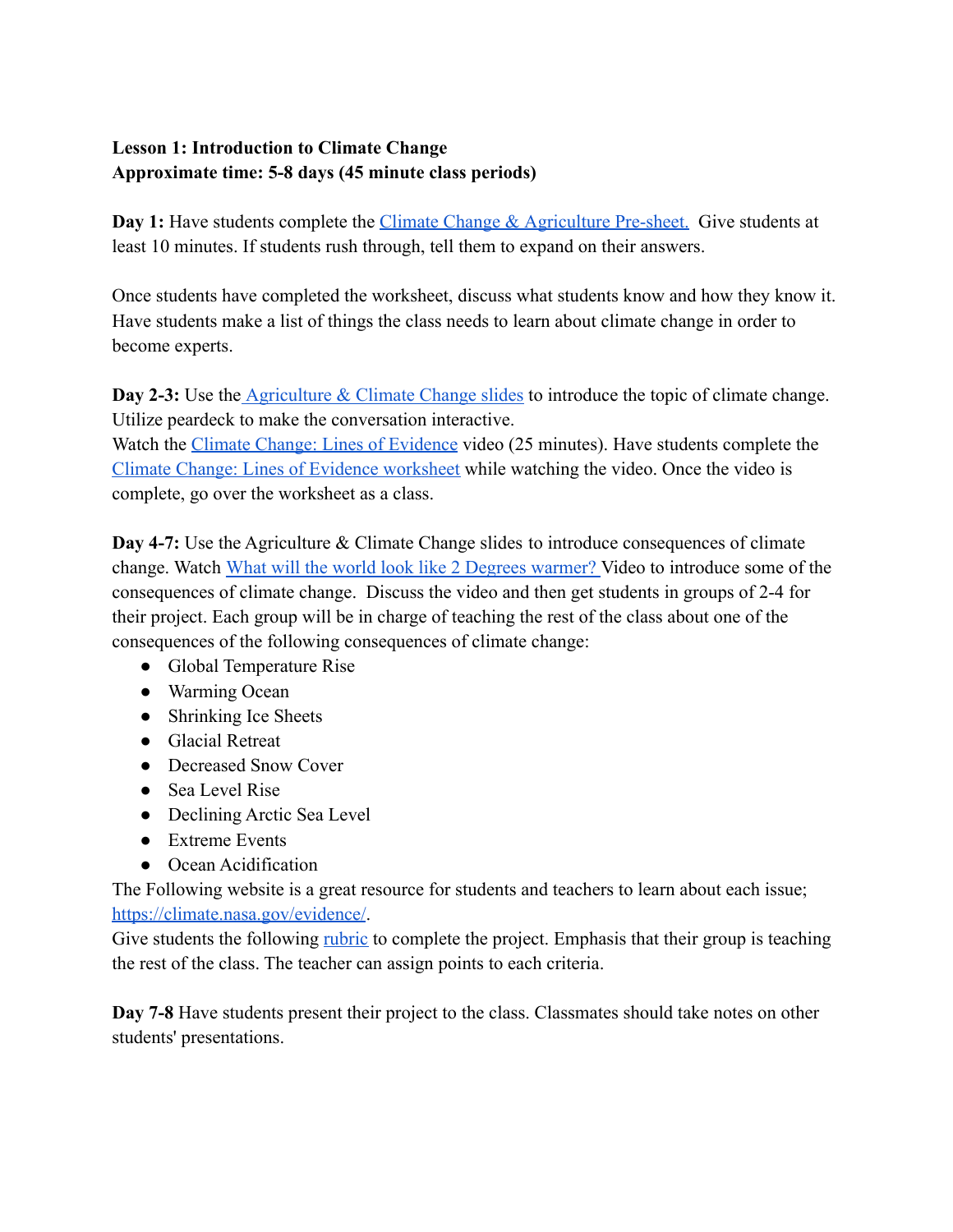## **Lesson 2: Agriculture & Climate Change Approximate Time: 4 to 8 days.**

**Day 1-2:** Students will set up the Plant Germination [and Climate Change Lab.](https://docs.google.com/document/d/1I2_aHkpvxjyJ_gIeMP_JDkf8IQtNqbQJcbUd4RBgeYs/edit) Ensure you have a way to keep seeds both above and below room temperature for at least 7 days. All plants should have access to a growth light or direct sunlight. Make sure students do not over water the plants or the seeds will rot. Students should record soil temperature and observations for the next 7 days. The above average seeds should sprout at a similar rate as the average temperature crops. If you extended the lab until the plants were fully grown you would find the crops exposed to temperatures above 80 degrees Fahrenheit for an extended period would not produce any fruit. The plants that were below average temperature would take much longer to germinate, if they germinate at all. The cold temperature plants will be at a higher risk for rotting.

**Day 2-4:** Students take notes from the **Agricultural [& Climate Change notes](https://docs.google.com/presentation/u/0/d/1ThKVBb-JTUjP3kdQJeNd5Pxom6gf15Z_mxt3gnm70M0/edit)**.

**Day 4-8:** Students will complete the Agricultural technology project to examine how changing specific agricultural practices will reduce or adapt to climate change.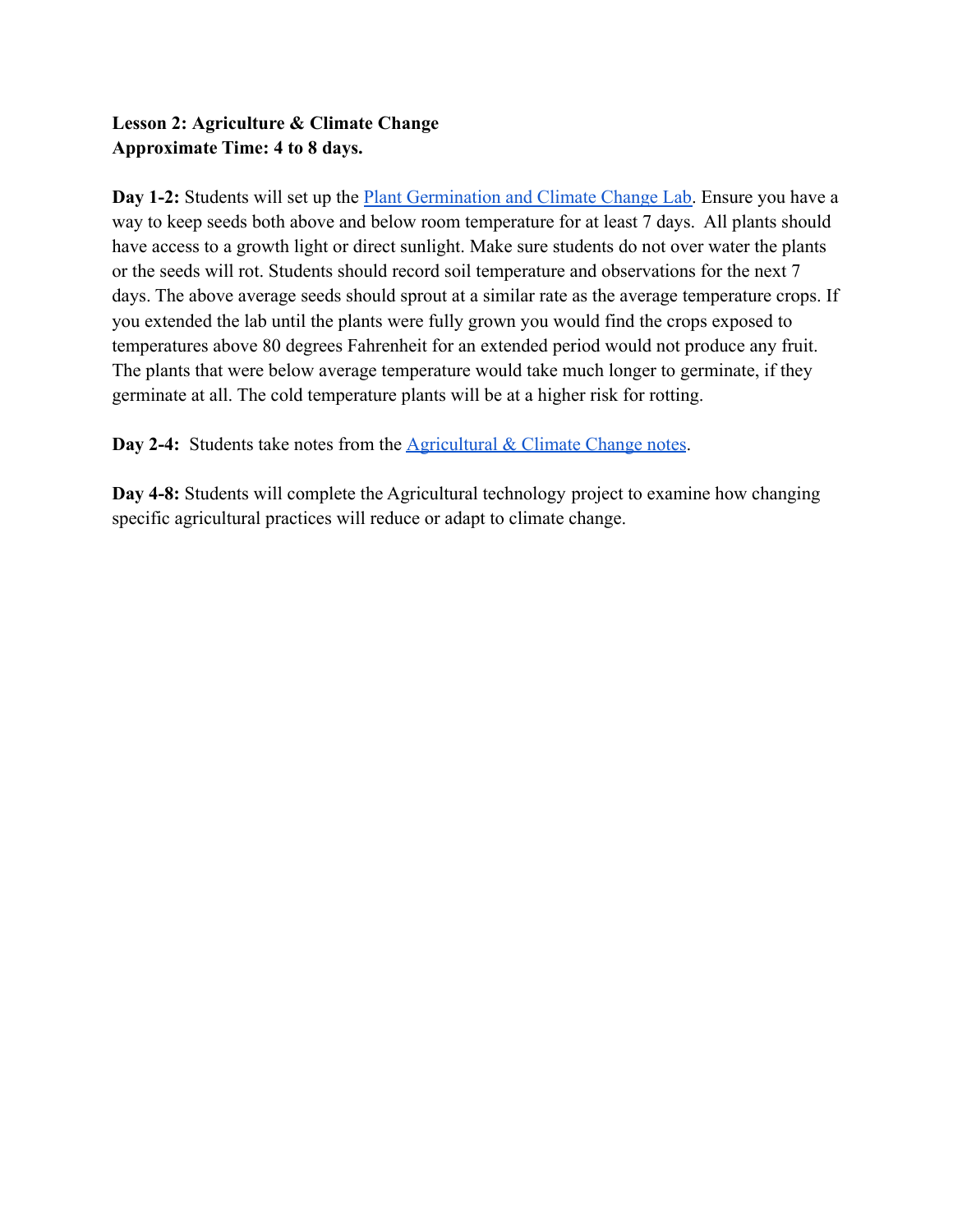## **Lesson 3: Final Project Local Agriculture & Climate Change Approximate time: 5 to 6 days.**

**Day 1-3:** As a class we will use the [US Climate Data](https://www.usclimatedata.com/climate/kimball/minnesota/united-states/usmn1111) to graph the average monthly temperatures for our county over the last fifty years. The class should then discuss how the change in temperature could affect the agriculture in the county. Compare the results of the plant lab to this experiment.

**Day 3-5:** Put the students in groups of 3-4 students. Have them Identify a local issues that are either contributing to climate change or could be affected by climate change. Once students have identified the issues they should come up with a proposal for how the class could address the issues.

**Day 5-6:** Students should present their issues and their proposals to the rest of the class.

## **Optional Extension: Time will vary based upon project**

Have the class vote on one of the proposals and then work as a class to address the issues.